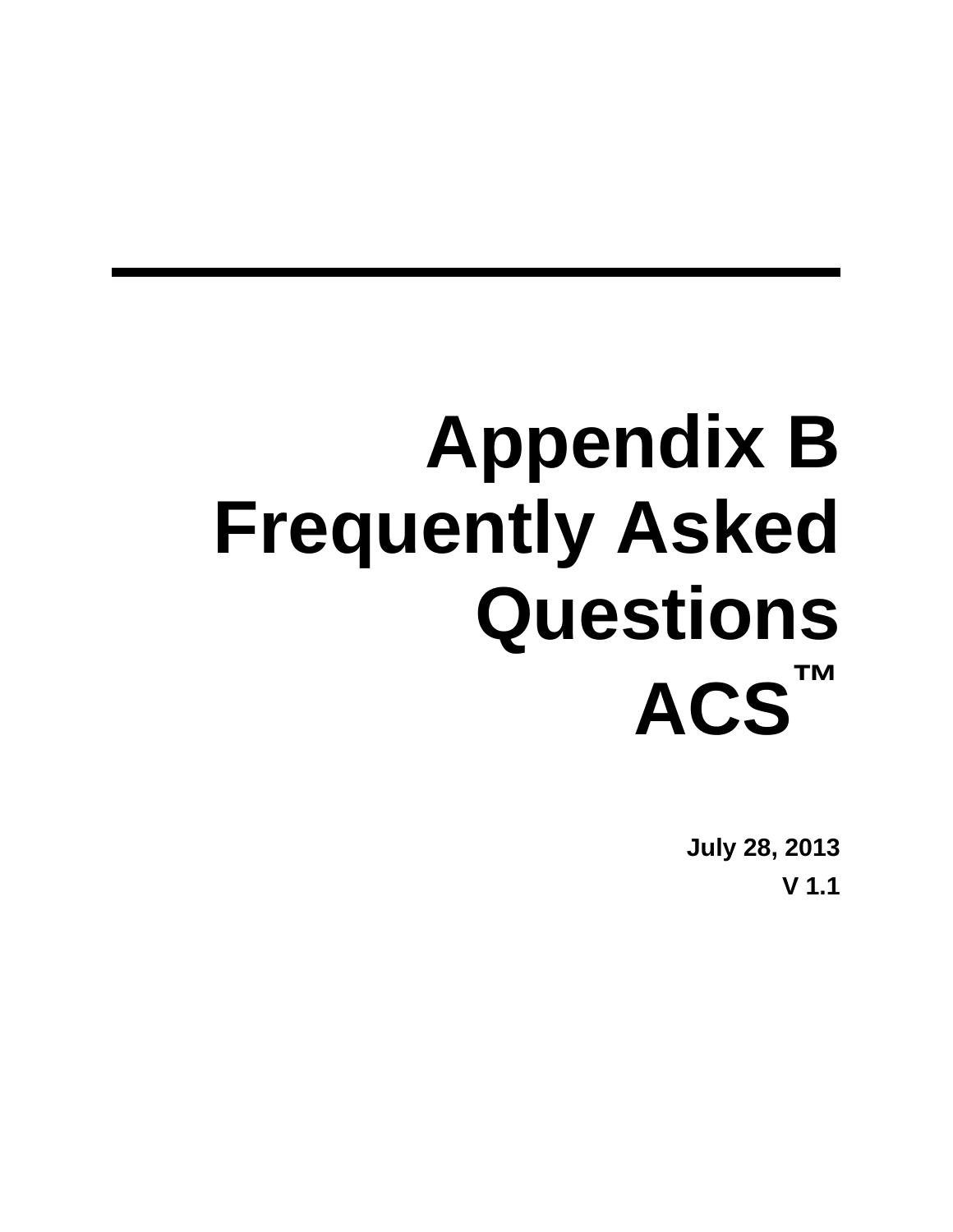The following trademarks are among the many trademarks owned by the United States Postal Service: ACS™, CASS™, CASS Certified™, Certified Mail™, DMM®, FAST®, First-Class™, First-Class Mail®, Full-Service ACS™, IM®, IMb™, IMb Tracing™, Intelligent Mail®, OneCode ACS®, OneCode Solution®, PLANET Code®, *PostalOne!*®, POSTNET™, Postal Service™, Priority Mail®, Registered Mail™, RIBBS®, Standard Mail®, The Postal Service®, United States Postal Service®, USPS®, USPS.COM®, ZIP™, ZIP Code™, ZIP + 4® and ZIP+4™.

#### Change History

| Version # | Page # | Title              | Description of Change                 |
|-----------|--------|--------------------|---------------------------------------|
| 1.0       |        | Appendix B FAQ ACS | New document                          |
| 1.1       |        | Appendix B FAQ ACS | Corrected some errors in<br>document. |
|           |        |                    |                                       |
|           |        |                    |                                       |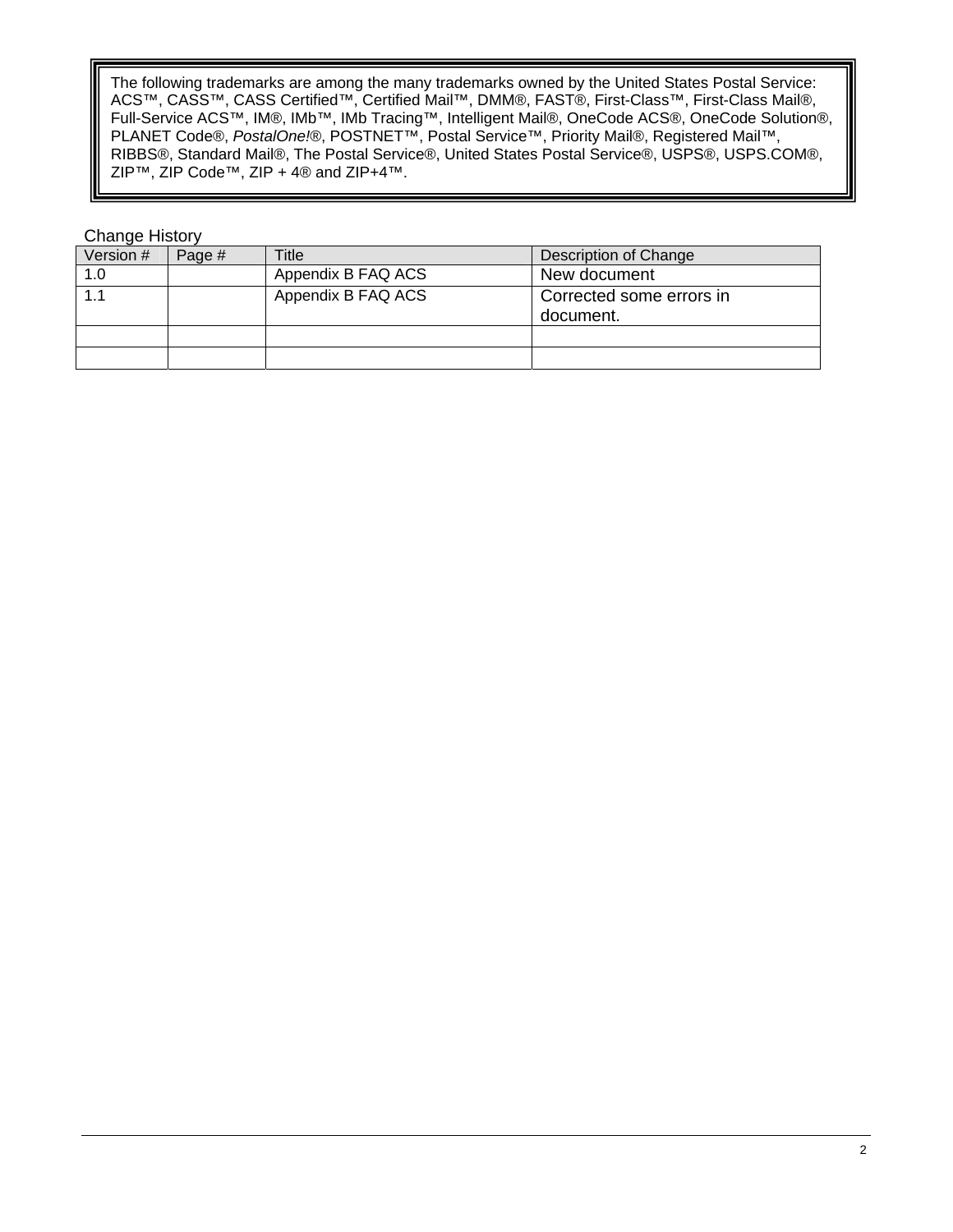## **Table of Contents**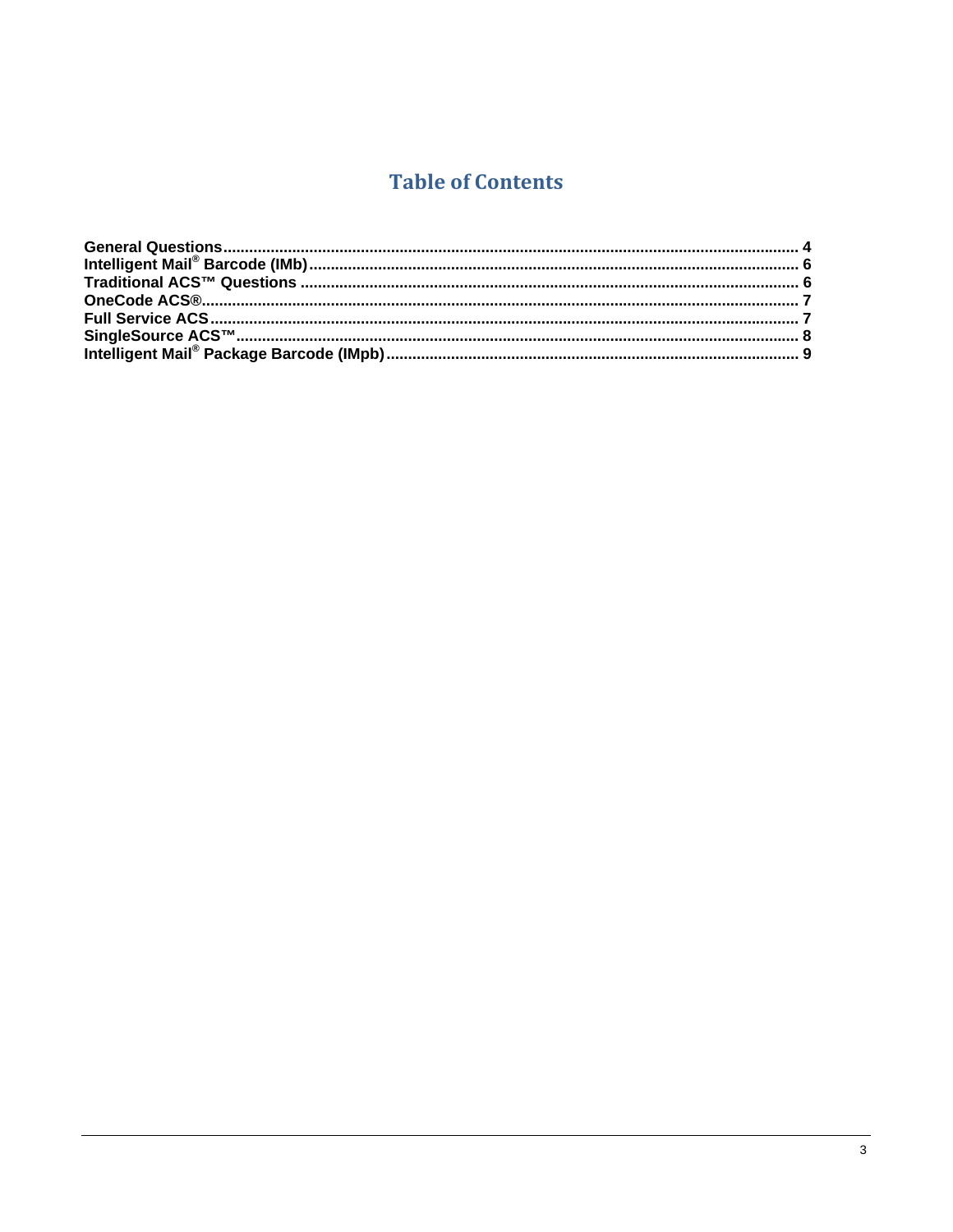## <span id="page-3-0"></span>General Questions

*Q1:* What different formats of Address Change Service (ACS™) does the Postal Service offer?

- A: Currently there are four distinct ACS types:
	- 1. Traditional ACS, which requires a USPS<sup>®</sup> provided Participant Code and an optional Keyline that is created by you and can be used with or without the Intelligent Mail® barcode (IMb);
	- 2. OneCode  $\angle ACS^{\circledast}$  which requires the IMb
	- 3. Full Service ACS which requires the IMb
	- 4. IMpb ACS which requires the Intelligent Mail Package Barcode (IMpb)

You can find additional information on each of these ACS types in their specific Technical Guide. [https://ribbs.usps.gov/acs/documents/tech\\_guides/](https://ribbs.usps.gov/acs/documents/tech_guides/)

#### *Q2:* Are there fees to receive ACS data?

A: There are no fees for signing up for ACS; however, there are fees for each record provided. Please refer to the *DMM*® Notice 123 Domestic Other Service, Address Correction Service for all related fees at <http://pe.usps.com/text/DMM300/Notice123.htm>

*Q3:* How does the Postal Service obtain the Change-of-Address (COA) information for each mail piece/account? *A:* The Postal Service obtains COA information two ways: 1) A postal customer moves and files a Change-of-Address order with the Postal Service, or 2) the delivery employee discovers that the customer has moved without submitting a COA, and files a "Moved, Left No Address" or "Box Closed, No Order" for the addressee.

#### *Q4:* Where can I go for additional information?

A: The Postal Service has a number of publications on [RIBBS](https://ribbs.usps.gov/intelligentmail_mailpieces/documents/tech_guides/NewStidPreNotice.pdf) under ACS such as this Appendix B you are currently reading. In addition to these documents, there is a group within the Postal Service who provide support for this system - the National Customer Support Center (NCSC) in Memphis TN.

After reviewing all of the documentation, please feel free to contact the NCSC ACS Group via email at [acs@usps.gov](mailto:acs@usps.gov) or by phone at (877) 640-0724 (Option 1). Due to expected high call volume we recommend submitting questions via email.

#### **Q5:** What forms do I need to receive ACS records?

*A:* The ACS Enrollment Form and the ACS Electronic Product Fulfillment (EPF) Web Access Form can be found at: [https://ribbs.usps.gov/acs/documents/tech\\_guides/](https://ribbs.usps.gov/acs/documents/tech_guides/)

#### *Q6:* What is EPF and how do I receive the data in an EPF file?

*A:* The Electronic Product Fulfillment (EPF) website is a data transfer portal where an ACS customer can retrieve their ACS files. The ACS customer logs in to the EPF site using a password of their choice to download and open their password-protected zip file using their assigned customer password. There is a free ACS Download Manager application that can be used to automate the download process. Contact the NCSC ACS department email [acs@usps.gov](mailto:acs@usps.gov) or call 877-640-0724 (option 1) if you need it.

#### *Q7:* What data is in an EPF file?

*A:* Traditional and OneCode ACS customers receive:

- ACS Notification File (ASCII text file, no delimiters, fixed field length, fixed record length)
- ACS Shipping Notice File (formatted text file)

SingleSource ACS customers receive:

- ACS Notification File (ASCII text file, no delimiters, fixed field length, fixed record length)
- ACS Shipping Notice (formatted text file)
- Shipping Notice Report File (formatted text file)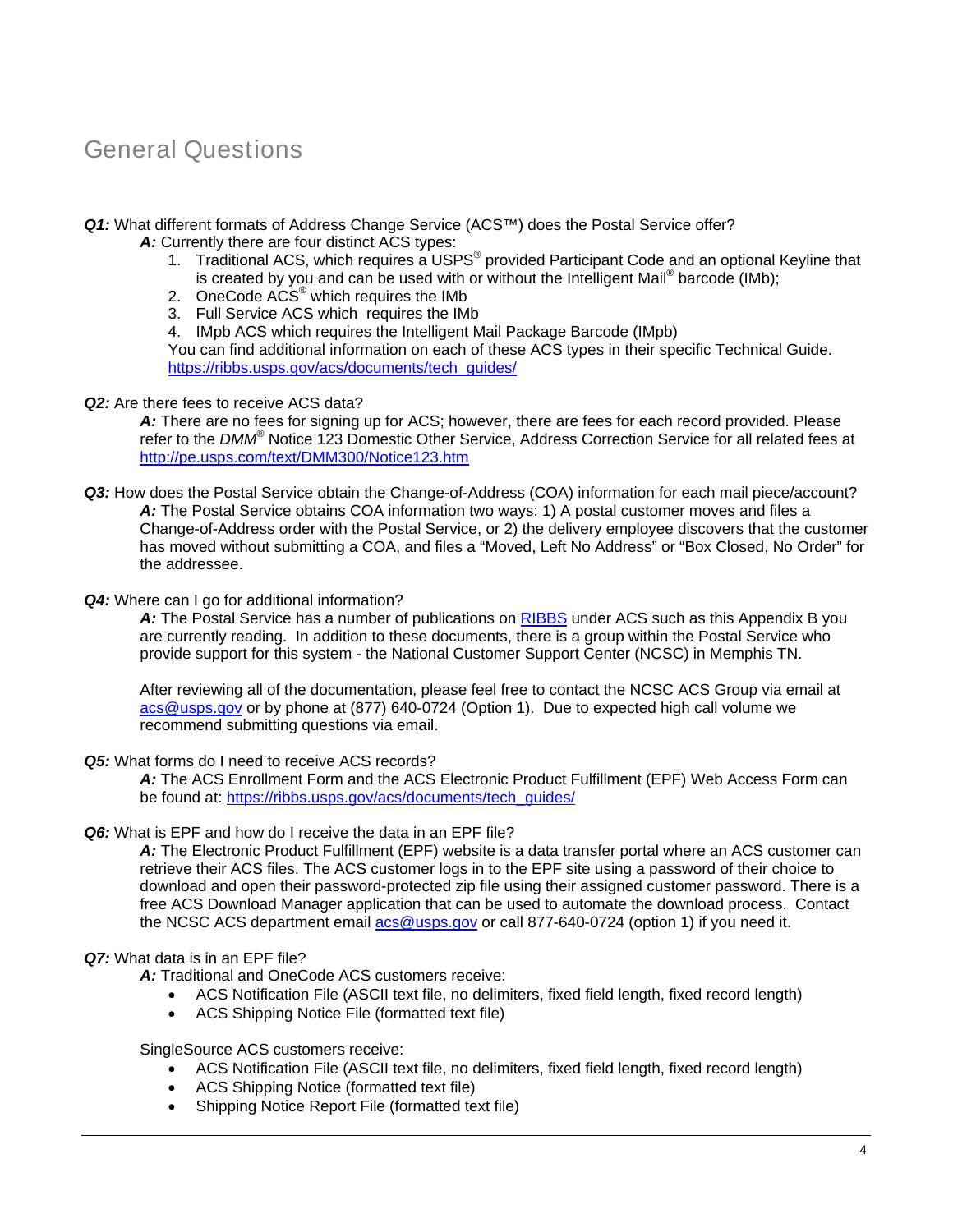- Shipping Notice Data File (CSV data file)
- Full Service Chargeback Data File (fixed field length, comma delimited, fixed record length)
- Invoice File (CSV data file)
- Invoice File (PDF data file)

Additional and more specific information can be found in the Technical Guide for each ACS type.

Q8: How many different files/ formats are there and do I have to obtain them separately?

*A:* OneCode, Traditional & SingleSource ACS customers use the EPF website. The ACS Notification File has (COA) and Nixie data together.

Full Service customers use the Business Customer Gateway (BCG). There are two different files for each fulfillment – Change-of-Address (COA) and Nixie. The BCG requires separate downloads. SingleSource customers may also use BCG.

*Q9:* How old is the data we get in the Fulfillment file?

A: The date of the file includes the fulfillment date and any of the ACS notices created since your previous fulfillment. If you receive daily fulfillments, today's file contains everything that was processed through Postal Automated Redirection System (PARS) or CFS in the 24 hours since the Postal Service's last processing run.

Q10: If I use ACS<sup>™</sup> on a mailpiece, does that mean I meet the USPS<sup>®</sup> Move Update requirement to qualify for postage discounts?

A: Not necessarily. The Move Update requirement is to validate and/or update the address prior to submission of the mailpieces to the Postal Service. Therefore, using ACS on a mailpiece allows future mailings to meet the Move Update requirement when the mailer uses the data. For the current mailing to qualify, some other action has to have occurred, such as use of ACS on a prior mailing to this address or processing via NCOA (within the required frequency).

- *Q11:* Is there a list of service providers or licensed software providers that can perform this service? A: The Postal Service does not license the Intelligent Mail® barcode or the ACS product. There may be service providers that may be able to perform this function for you; however, the USPS cannot recommend any particular company.
- *Q12:* Do I need to provide 20 *different* names and addresses on the samples I submit? A: The samples should reflect different names and addresses. Printing the same piece repeatedly does not reflect a real world scenario.
- *Q13:* Does ACS provide foreign addresses? *A:* Yes, if known.
- *Q14:* Under what conditions should I expect to receive manual notices instead of electronic ACS notices?
	- *A:* The following circumstances will result in a manual address correction notice:
		- When the addressee is Deceased (though occasionally these notices are provided electronically).
		- Mail that is undeliverable for a reason that is not available through ACS (see "Deliverability Codes" in the OneCode ACS<sup>®</sup> Technical Guide).
		- Mail from a single point delivery that distributes their own mail internally and therefore identifies and processes their undeliverable-as-addressed mail. Ex: hospitals, college/university, military address or other businesses or institutions.
		- Mail with an improperly created IMb or an IMb that has been damaged during printing or processing.
		- Multiple moves by an addressee may sometimes create manual notices on the  $2<sup>nd</sup>$  processing. For example: the addressee moves from address A to address B, then from B to C. The notice regarding move B to C may be provided manually because the original information on the mailpiece may no longer be usable because it is covered by the first label.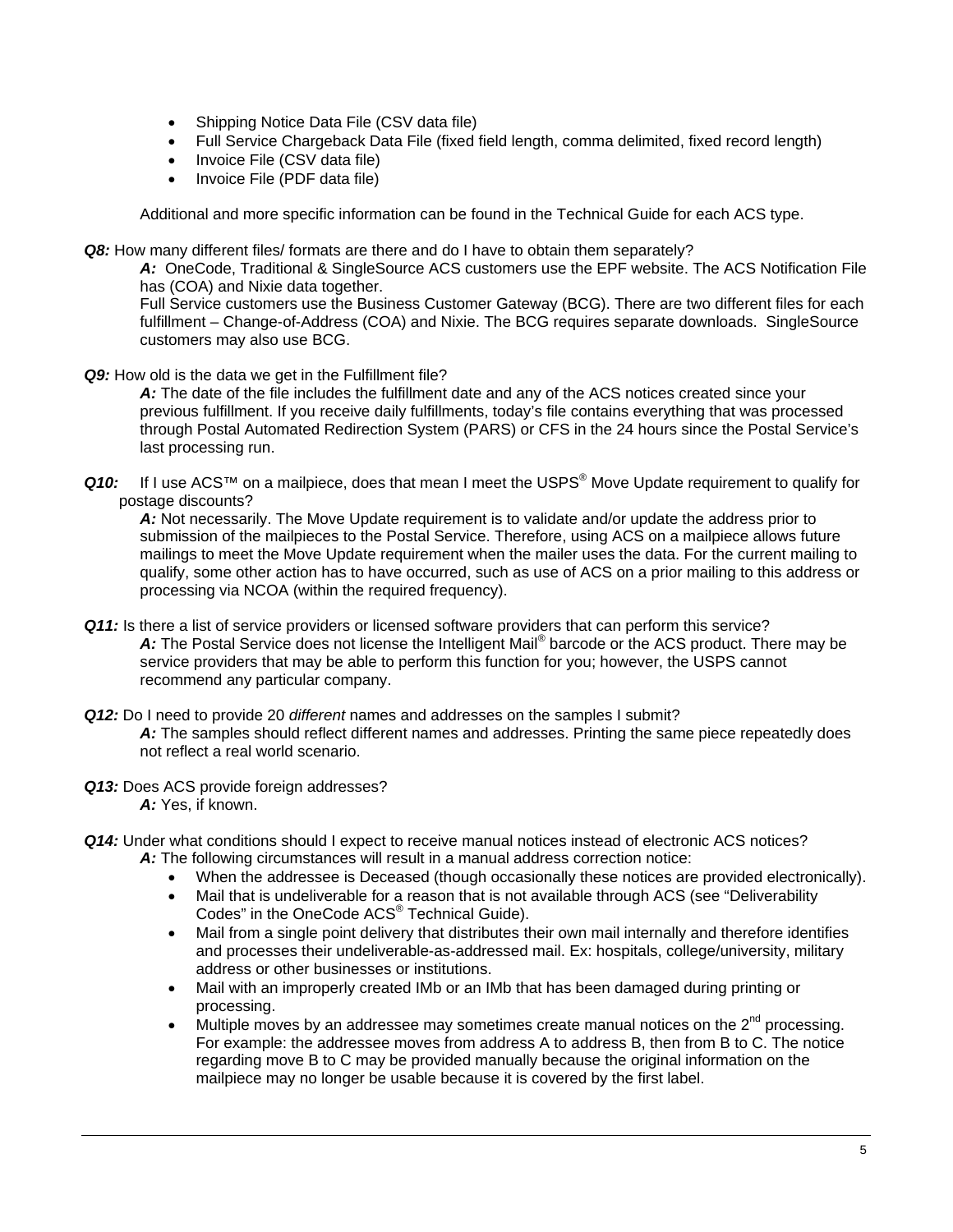## <span id="page-5-0"></span>Intelligent Mail® Barcode (IMb)

#### *Q1:* Where can I find information about the Intelligent Mail Barcode (IMb)? *A:* <http://ribbs.usps.gov/onecodesolution>

#### *Q2:* How do I get started with the IMb?

*A:* [https://ribbs.usps.gov/onecode\\_solution/documents/getstrtd/USPSIMB\\_Getting\\_Started.pdf](https://ribbs.usps.gov/onecode_solution/documents/getstrtd/USPSIMB_Getting_Started.pdf) 

#### *Q3:* **What does an Intelligent Mail barcode look like?**

A: Here is an example of IMb:

## ahin (Piliten in birtahan birtah Pandahan Palitima de

An IMb encoder is located on RIBBS website <https://ribbs.usps.gov/index.cfm?page=encodertool>

#### *Q4:* What is the Mailer Identifier?

*A:* The Mailer Identifier (MID) is a field within the IMb that is used to identify mailers. MIDs are assigned by the USPS<sup>®</sup> to a Mail Owner, Mailing Agent, or other service providers who request them. MIDs are either a 9-digit or a 6-digit numeric code and are assigned based on annual mail volume criteria. One 9-digit MID is assigned to a business location without a volume requirement. The MID is used to consolidate and provide OneCode ACS transactions.

#### *Q5:* How many Mailer IDs can I obtain?

A: The number of available Mailer IDs is determined by the annual volume of your mail.

#### *Q6:* Can the IMb have less than 65 bars?

A: No. The IMb should always have 65 bars, regardless of ZIP Code™ length – see IM® barcode specs here: [https://ribbs.usps.gov/onecode\\_solution/onecode\\_solution\\_print.htm](https://ribbs.usps.gov/onecode_solution/onecode_solution_print.htm)

## Traditional ACS™ Questions

#### *Q1:* What are the requirements for Traditional ACS?

*A:* Requirements can be found in Traditional Technical Guide [https://ribbs.usps.gov/acs/documents/tech\\_guides/TraditionalACSTechnicalGuide.pdf](https://ribbs.usps.gov/acs/documents/tech_guides/TraditionalACSTechnicalGuide.pdf) and *DMM*® 602.

#### *Q2:* How do I receive a Participant ID (PID) and Keyline?

A: Contact the NCSC ACS department email [acs@usps.gov](mailto:acs@usps.gov) or call 877-640-0724(Option 1) for your Participate ID. YOU create your own keylines. It is something you use to identify your customer internally and the Postal Service is only involved in the rules how you create it.

#### **Q3:** Must I use the # symbol on my mailings?

*A:* Yes, the # symbol assists automation equipment in reading the PID and Keyline information. See *DMM* 507.4.2.3a, 507.4.2.5 and 708.7.2.3 for PID description, placement, ancillary services and Optional Endorsement Line (OEL).

*Q4:* Do I need my Keyline creation process approved?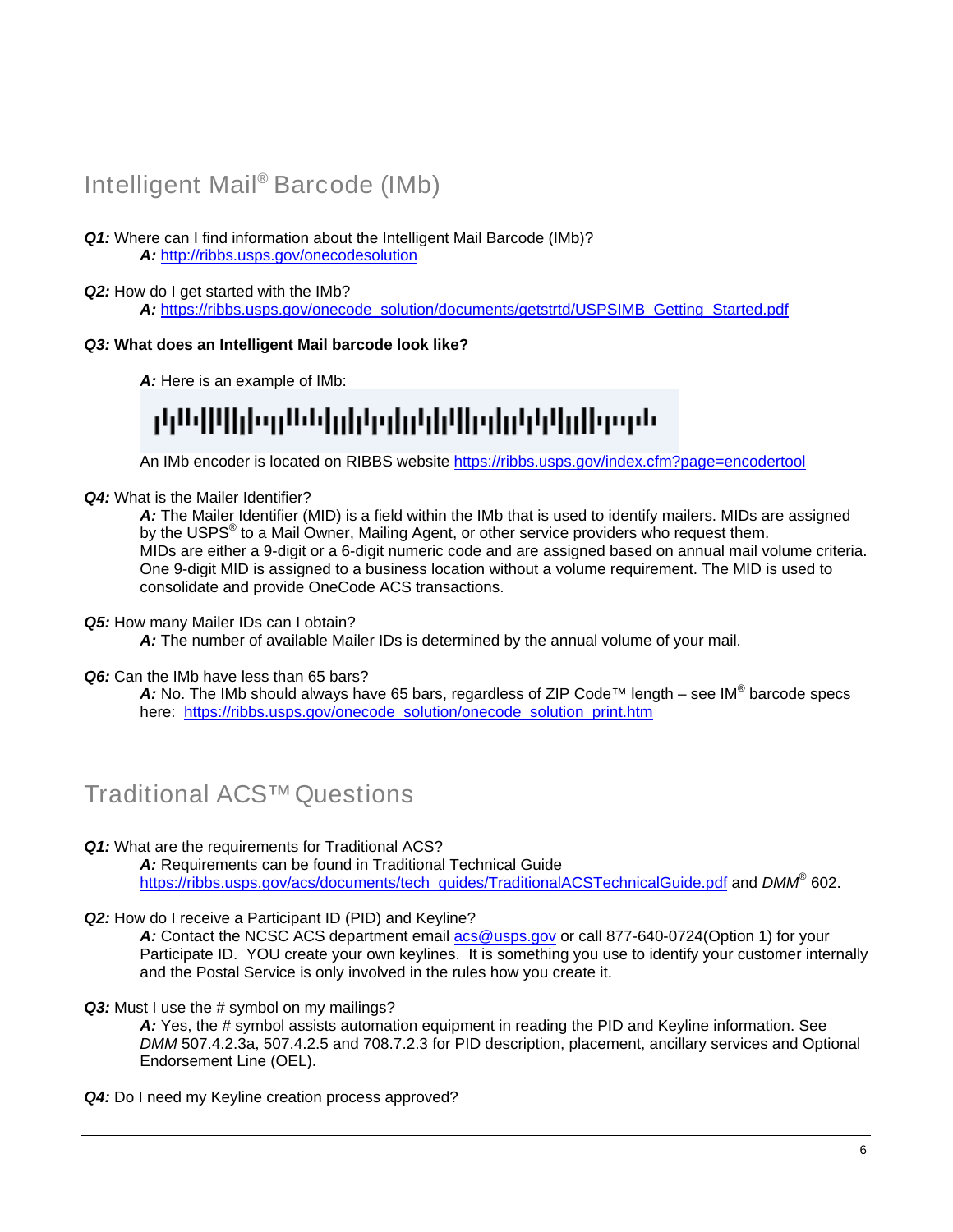<span id="page-6-0"></span>*A:* Yes, the Traditional Technical Guide on page 10 will assist you in Keyline calculation [https://ribbs.usps.gov/acs/documents/tech\\_guides/TraditionalACSTechnicalGuide.pdf](https://ribbs.usps.gov/acs/documents/tech_guides/TraditionalACSTechnicalGuide.pdf), and the NCSC will assist you with your keyline approval. Also we have available a Keyline utility: [https://ribbs.usps.gov/acs/documents/tech\\_guides/KEYLINE.ZIP](https://ribbs.usps.gov/acs/documents/tech_guides/KEYLINE.ZIP) 

#### *Q5:* Why do I need the Keyline?

A: A Keyline is needed to receive Nixie notices. Mailers may need it to match back to your database.

#### *Q6:* What are the Mail Piece Identifier / Keyline?

A: If the mailpiece generates a Traditional ACS transaction, the keyline can be used as a key to update that specific customer record on your base file.

Q7: Can I use the Intelligent Mail® barcode (OneCode, Full Service) for discounts and keep my Traditional ACS? *A:* Yes, however if you plan to leave the Traditional ACS data on the mail and utilize the IMb *to obtain discount prices only*, you *must* utilize a Traditional ACS Service Type ID in the IMb. See the STIDs by service available at

[https://ribbs.usps.gov/intelligentmail\\_guides/documents/tech\\_guides/AncillaryServices\\_STID\\_Detailed\\_E](https://ribbs.usps.gov/intelligentmail_guides/documents/tech_guides/AncillaryServices_STID_Detailed_Explanation.pdf) [xplanation.pdf](https://ribbs.usps.gov/intelligentmail_guides/documents/tech_guides/AncillaryServices_STID_Detailed_Explanation.pdf)

#### *Q8:* How can I get *Shipper Paid Services*?

*A:* Currently, Shipper Paid Services are only available with the use of Traditional ACS. See the SPS Technical Guide for more information,

[https://ribbs.usps.gov/acs/documents/tech\\_guides/TraditionalACSSPFTechnicalGuide.pdf](https://ribbs.usps.gov/acs/documents/tech_guides/TraditionalACSSPFTechnicalGuide.pdf)

## OneCode ACS®

*Q1:* Why should I participate in OneCode ACS?

A: To take advantage of the cost savings over Traditional ACS and manual corrections; potentially lowering your overall costs for maintaining your address list, and to qualify for the Move Update requirements. Utilizing OneCode ACS can also improve the esthetic appearance of the mailpiece and allows you to participate in other USPS services.

*Q2:* What is the best way to incorporate OneCode ACS?

A: That decision is ultimately made by you. We strongly suggest reading the OneCode ACS Technical Guide and all of the accompanying documents it suggests.

*Q3:* What is the Serial Number?

A: The Serial Number is normally used to identify a specific mailpiece. If the mailpiece generates an OneCode ACS transaction this identifies the mailpiece within that mailing.

*Q4:* Can all zeroes be used as the Serial Number?

*A:* A serial number containing all zeroes for OneCode ACS is not allowed.

*Q5:* How can I verify that my Intelligent Mail barcodes are being generated correctly? *A:* Obtain a hand held scanner or contact your local USPS Mailpiece Design Analyst.

## Full Service ACS

Q1: Can I participate in Full Service ACS<sup>™</sup> and leave my Traditional ACS information on the mailpiece?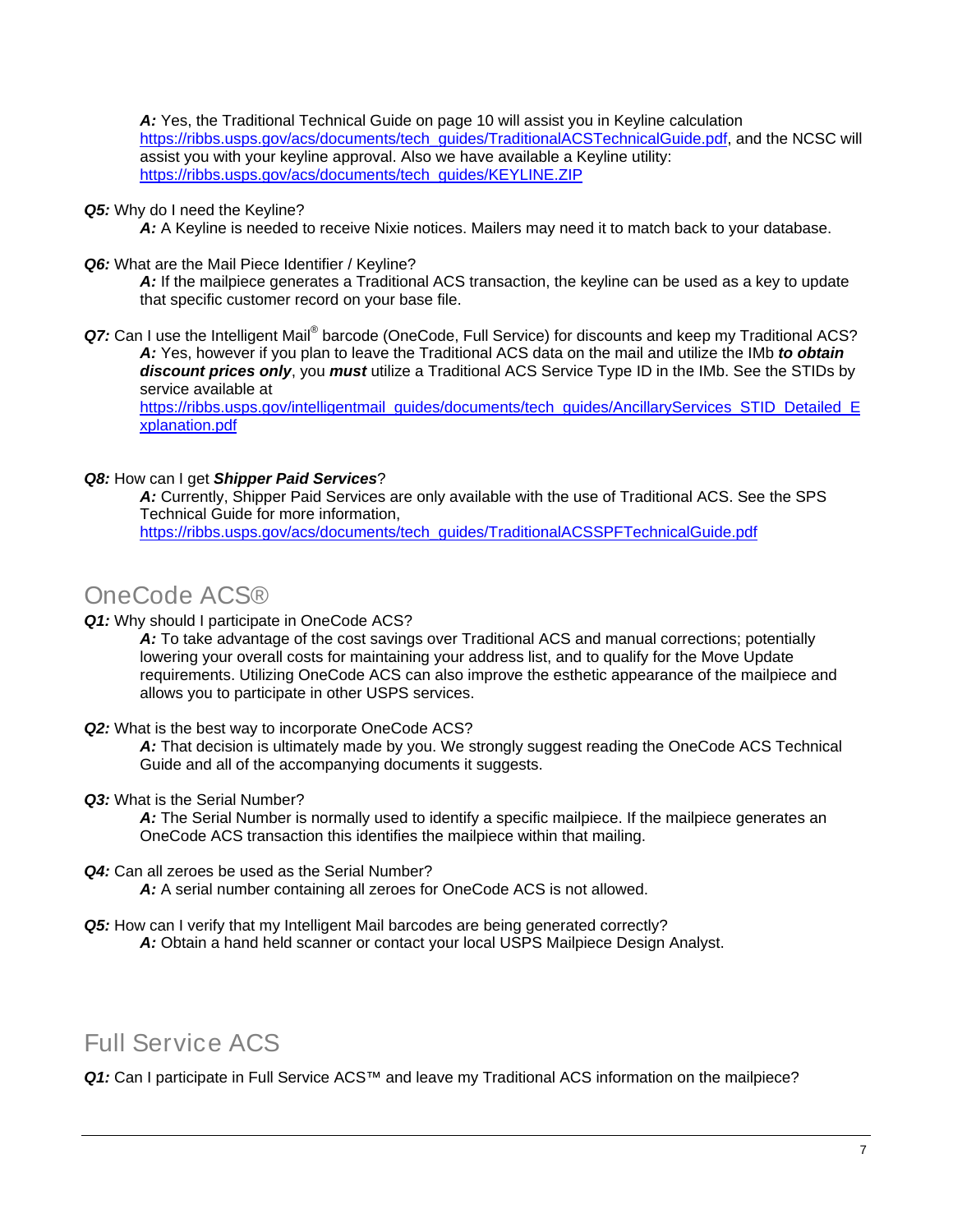<span id="page-7-0"></span>A: Yes, however be advised that if the Intelligent Mail® barcode cannot be read on undeliverable mail that is prepared with both the IM® barcode and the Traditional ACS Participant Code, you will receive a Traditional ACS notice and will be charged the electronic address correction fee.

*Q2:* Is it correct that a unique 9-character serial number will have to be created for a given name and address for a 45-day window?

A: Full Service mailings require a unique IMb on each mailpiece. The Full Service IMb Serial Number field, in combination with the mail class and MID, is used to make the IMb unique. Full Service IMb's should not be reused for a minimum of 45 days.

#### *Q3:* When does the 45-day window begin?

*A:* The 45-day window starts on the day the piece was mailed in a Full Service mailing. Refer to the *Guide to Intelligent Mail for Letters and Flats* in [https://ribbs.usps.gov/intelligentmail\\_guides/documents/tech\\_guides/GuidetoIntelligentMailLettersandFlat](https://ribbs.usps.gov/intelligentmail_guides/documents/tech_guides/GuidetoIntelligentMailLettersandFlats.pdf) [s.pdf](https://ribbs.usps.gov/intelligentmail_guides/documents/tech_guides/GuidetoIntelligentMailLettersandFlats.pdf)

*Q4:* Is it correct that if I mail using the same list again within 45 days, then that exact name and address should get a different Serial Number?

*A:* Yes.

- *Q5:* Can the same Serial Number be used in a later mailing?
	- *A:* Yes, the same Serial Number can be reused after the initial 45-day window.
- *Q6:* Can I receive my Full Service ACS records from the Business Customer Gateway and SingleSource? *A:* Yes. However, both Traditional ACS and OneCode ACS records are also available on the SingleSource EPF website.

### SingleSource ACS<sup>™</sup>

- **Q1:** Do I have to be a Full Service qualified mailer to use SingleSource ACS? A: No, SingleSource ACS is available to ALL mailers who desire to receive all of their ACS notices in a single file format and from a single fulfillment source.
- *Q2:* Can I pay for my SingleSource ACS invoice through a Centralized Account Processing System (CAPS) account?

A: Not at this time. We will let all of our customers with existing CAPS accounts know as soon as this payment option becomes available.

*Q3:* If I am new to ACS, where on the enrollment form do I indicate that I want to participate in SingleSource ACS?

*A:* The SingleSource ACS option is identified on page 2 of the ACS Enrollment Form under "ACS Options" and "Alternative Fulfillment Method".

*Q4:* Do I need to complete the ACS Enrollment Form and EPF Web Access Request Form if I am already an ACS participant in OneCode or Traditional ACS?

A: No. Existing customers can email us at [acs@usps.gov](mailto:acs@usps.gov) and request that your account be flagged as a SingleSource ACS account. You will also need to provide any additional Mailer IDs or Traditional Participant codes (if applicable) that you would like associated with this new SingleSource ACS account. If you are already an OneCode or Traditional ACS customer, you are a current EPF user and you will not need to submit an additional Web Access Request Form (PS 5116), unless an additional EPF login is desired.

*Q5:* Will I still receive my qualifying Full Service ACS notifications at no charge?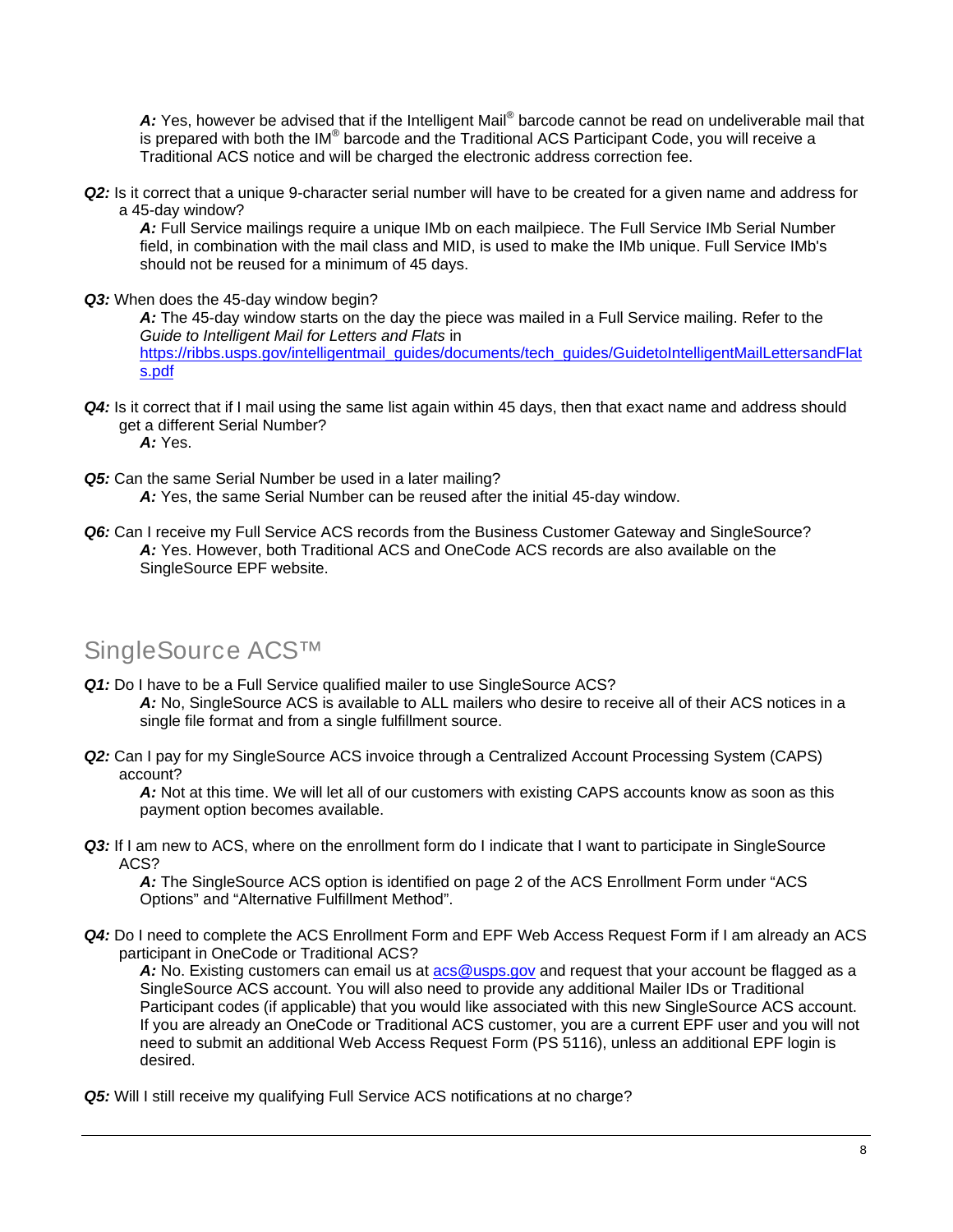<span id="page-8-0"></span>A: Yes, a SingleSource account has Full Service records available on the EPF website as well as the USPS<sup>®</sup> Business Customer Gateway. You are charged differently under the following circumstances:

- ACS mailers are charged the automated or electronic address correction fee for ACS notices fulfilled. The amount charged is based on the method used to provide the ACS notice. Undeliverable letter mail that requests OneCode ACS that can be processed on letter automation equipment is charged the automated fee.
- Currently the USPS does not have automated equipment that is capable of creating ACS notices for flat mail. Therefore flats, non-machineable letters, and automated letters that may lose their integrity or be damaged on letter automation equipment are charged the electronic fee. Traditional ACS notices are charged the electronic fee.
- ACS notices that contain a Basic/Non-auto Service Type ID in the IMb are charged the automated or electronic fee.
- Full Service ACS notices that contain less than an 11-Digit Delivery Point Validated ZIP Code in the routing fields are charged the automated or electronic fee.
- Mailpieces with a Full Service STID that cannot be matched to an eDoc are considered "Unassociated" and are not provided in the Full Service COA and Nixie reports through the Business Customer Gateway. Mailpieces that were downgraded to basic are not considered as Full Service eligible and the USPS will not attempt to match these pieces to an eDoc for Full Service ACS fulfillment. Both of these types of Full Service ACS notices are only made available to SingleSource ACS participants and are charged the automated or electronic address correction fee.

*NOTE: Full Service pieces that lose the Full Service discount due to a container/handling unit error still receive Full Service ACS, provided by the Mailer ID, CRID, or Permit in the eDoc, if the uniqueness requirement is met. The ACS notices are provided at no charge. Full Service ACS notices that cannot be associated to an eDoc are continually reprocessed for 35 days. If a match cannot be made during this time, the IMb in the ACS notice is reported as "Unassociated". The Unassociated IMb is reported to the mailer and charges are applied for the record in the next available billing cycle.* 

*Q6:* How is the billing for SingleSource ACS different than OneCode or Traditional?

*A:* SingleSource ACS invoices come from the NCSC in Memphis, TN instead of going through Eagan, MN and San Mateo, CA. Also, invoices are no longer mailed monthly. They are uploaded to the EPF site and retrieved by the customer. The customer receives an email notification when it is available.

## Intelligent Mail® Package Barcode (IMpb)

#### *Q1:* **What is an Intelligent Mail package barcode?**

*A:* An Intelligent Mail package barcode is a 34-digit modulated barcode that generally follows the specifications of the GS1-128 barcode. The IMpb allows for improved routing, tracking, and service capabilities.

#### *Q2:* **What does an IMpb look like?**

*A:* Here is an example of an IMpb: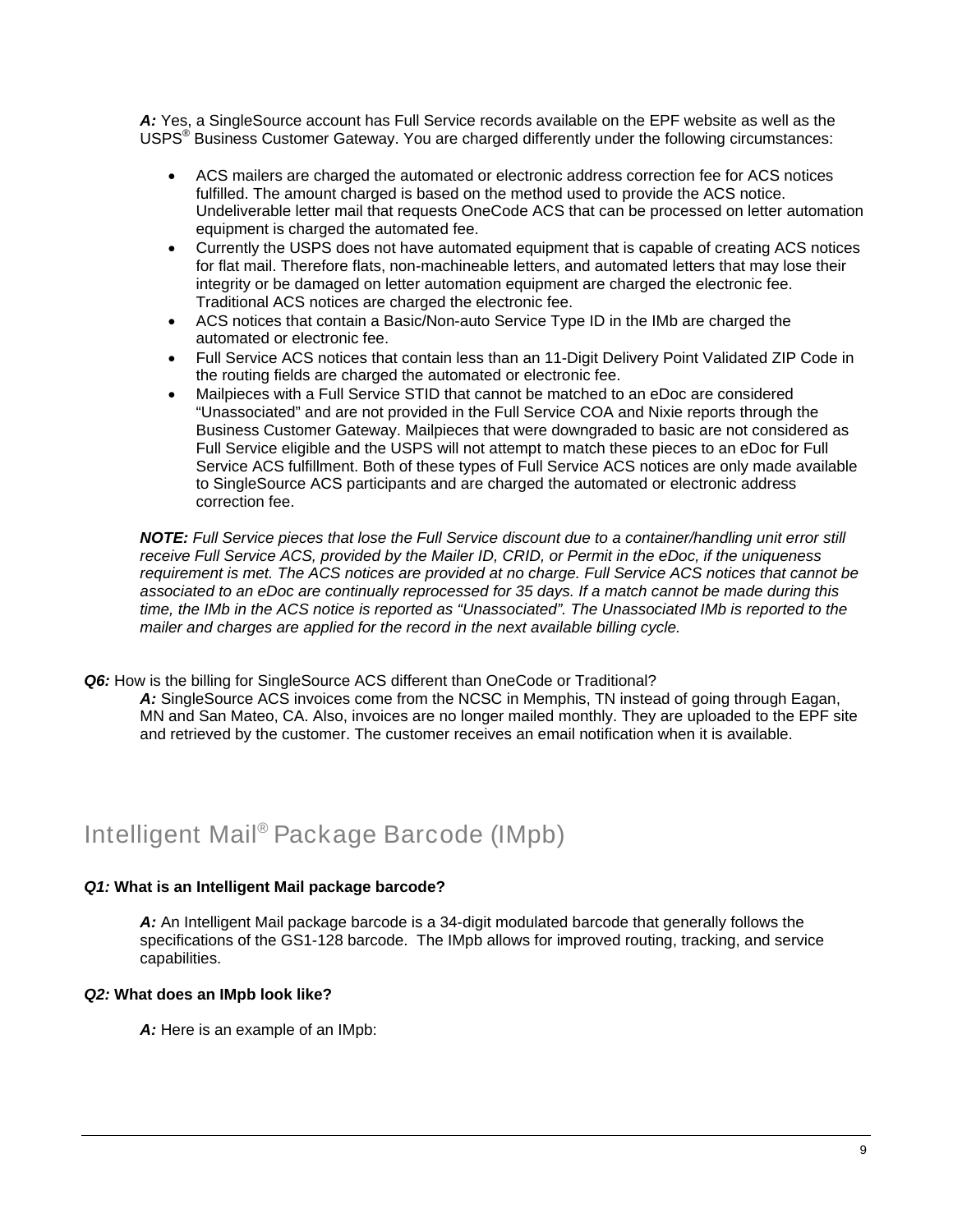

*Q3:* What mail class is IMpb ACS available for?

*A:* The IMpb ACS service will be available for the following mail classes:

- First–Class Mail® Packages
- Priority Mail®
- Parcel Select
- Standard & Parcel Select Lightweight
- Package Services (Including Library Mail, Media Mail)
- Bound and Printed Matter
- Periodicals
- Standard Post
- *Q4:* Are there new Service Type ID's (STIDs)?  *A:* No. IMpb ACS does not use Service Type ID's (STIDs)
- *Q5:* Are there new Service Type Codes (STCs)? *A:* No new IMpb ACS Service Type Codes are planned.
- *Q6:* If the Service Type Code in the IMpb is not used to identify the ancillary service requested, how is ACS indicated?

A: The shipper must print the endorsement desired on the parcel. "Electronic Service Requested" may be printed if a specified ancillary service is identified in the ACS Profile and that service will always be desired.

#### *Q7:* Is the billing process going to change?

- A: The billing process for IMpb is the same as it is for SingleSource ACS. You can find more information on this process in the SingleSource Technical Guide which can be found on RIBBS: <https://ribbs.usps.gov/index.cfm?page=acs>
- *Q8:* Will the Ancillary Services also change?
	- *A:* Yes and No. The Ancillary options still include "Address Service Requested" and "Change Service Requested". However, there is an additional service for "Return Service Requested".

For details on the Ancillary Service Options, please see the IMpb Technical Guide or contact the ACS helpdesk at [acs@usps.gov](mailto:acs@usps.gov) or (877)-640-0724 (Option 1).

#### *Q9:* What are the requirements for IMpb ACS?

A: The following requirements must be met to use IMpb ACS:

• Certify (or re-certify) barcodes and files